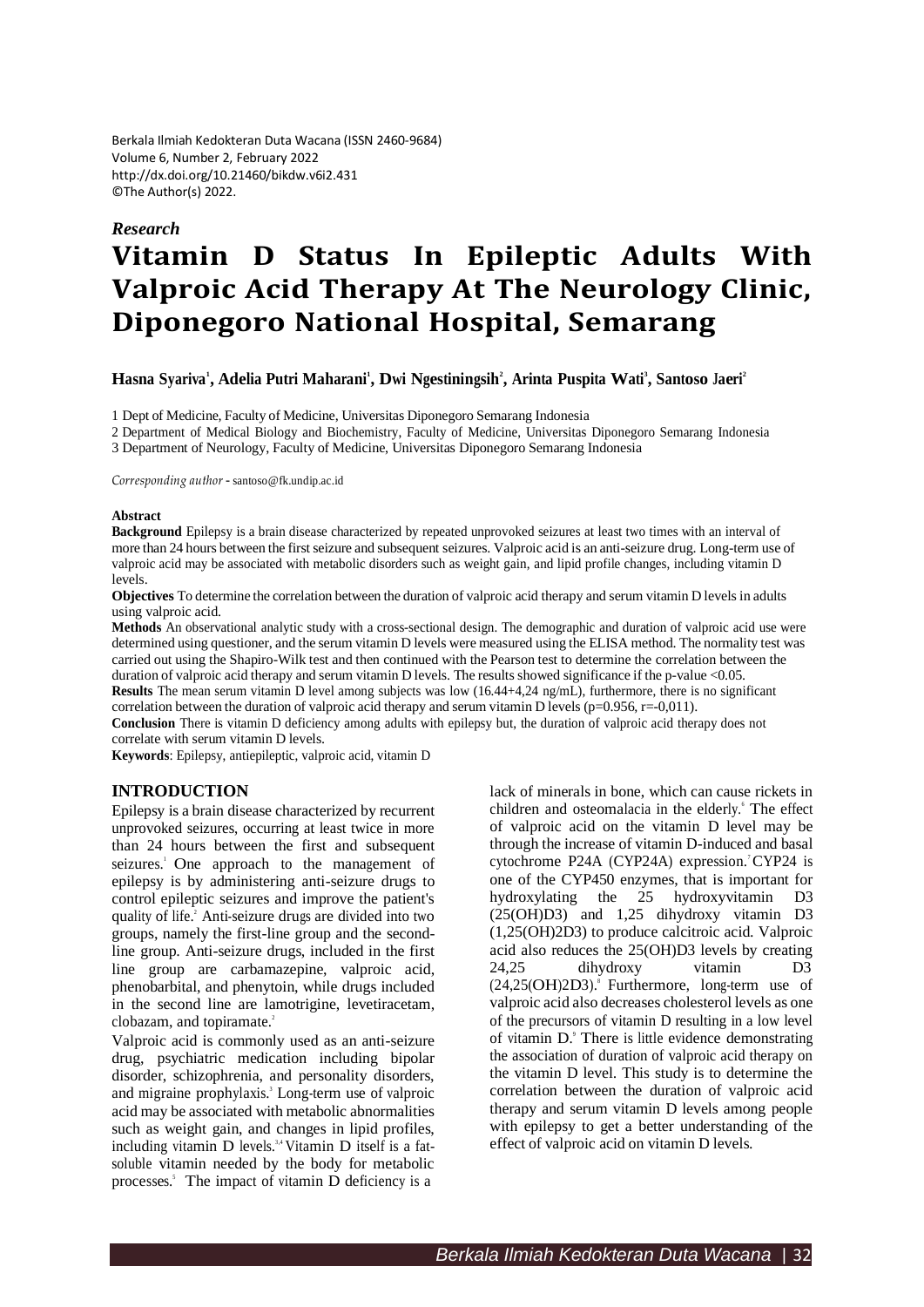#### **METHODS**

This study is an observational analytic study with a cross-sectional design among 29 subjects obtained from an outpatient clinic, Diponegoro National Hospital Semarang Indonesia, period of August to September 2021 who met the inclusion and exclusion criteria. Inclusion criteria in this study were patients aged between 18-60 years old, using valproic acid, and willing to participate in this study, and the exclusion criteria in this study were patients taking vitamin D, having parathyroid hormone abnormalities, determined from medical records, and confirmation to the subjects, history of dyslipidemia or using lipid-lowering drugs.

Subjects who agreed to participate in this study signed the informed consent then the demographic and clinical data were obtained using a questionnaire. The venous blood was obtained from the median cubital vein by the laboratory staff of Diponegoro National Hospital Semarang. Examination of serum vitamin D levels was carried out at the Gangguan Akibat Kekurangan Yodium (GAKY) Laboratory using ELISA methods. The protocol of examination was performed according to the manufactured sheet obtained from Elabscience ® .

The demographic characteristics of subjects were presented in mean and standard deviation for numerical scale, and the proportion for the categorical data.

The primary outcome in this study-serum vitamin D level was tested for the normality distribution using the Shapiro-Wilk test, then continued with the correlation test using bivariate analysis. The correlation between the demographic and clinical data of subjects and the serum vitamin D levels was determined using the Spearman correlation test for the categorical data such as gender, history of alcohol consumption, smoking, use of other drugs, diabetes mellitus, special diet, and a daily dose of valproic acid. The Pearson test was used to determine the correlation between the duration of valproic acid therapy and serum vitamin D levels at the significance level of  $p=0.005$ .

The protocol of this study was approved by the Local Health Research Ethics Commission from the Faculty of Medicine, Diponegoro University,

with the number of ethical clearance 197/EC/KEPK/FK-UNDIP/VI/2021.

#### **RESULTS**

This study involved 29 subjects obtained from the out-patient clinic Diponegoro National Hospital Semarang period of August to September 2021. The mean age of subjects is  $32,10 \pm 16,40$  years old. The characteristic of the subjects is depicted in table 1.

| Characteristic                 | $n$ (%), Average $\pm$ SD | $\mathbf{R}$ | p-value |
|--------------------------------|---------------------------|--------------|---------|
| Gender                         |                           | $-0.357$     | 0.058   |
| Man                            | 10(34,5)                  |              |         |
| Woman                          | 19(65,5)                  |              |         |
| Age (year)                     | $32,10 \pm 16,40$         | 0.160        | 0.408   |
| Body Mass Index (Kg/m2)        | $26,00 \pm 5,22$          | $-0.001$     | 0.997   |
| History of alcohol consumption |                           | $-0.164$     | 0.395   |
| Yes                            | 5(17,2)                   |              |         |
| No                             | 24(82,8)                  |              |         |
| Smoking history                |                           | 0.198        | 0.303   |
| Yes                            | 7(24,1)                   |              |         |
| No                             | 22(75,9)                  |              |         |
| Other drugs history            |                           | 0.159        | 0.411   |
| Yes                            | 24 (82,8)                 |              |         |
| No                             | 5(17,2)                   |              |         |
| Diabetes melitus history       |                           | $-0.159$     | 0.411   |
| Yes                            | 1(3,4)                    |              |         |
| No                             | 28 (96,6)                 |              |         |
| Special diet history           |                           | $-0.159$     | 0.251   |
| Yes                            | 2(6,9)                    |              |         |
| No                             | 27(93,1)                  |              |         |
| Daily dose (mg)                | 491,37±205,75             | $-0.198$     | 0.304   |

*Table 1. The Demographic and Clinical Characteristics of Research Subjects*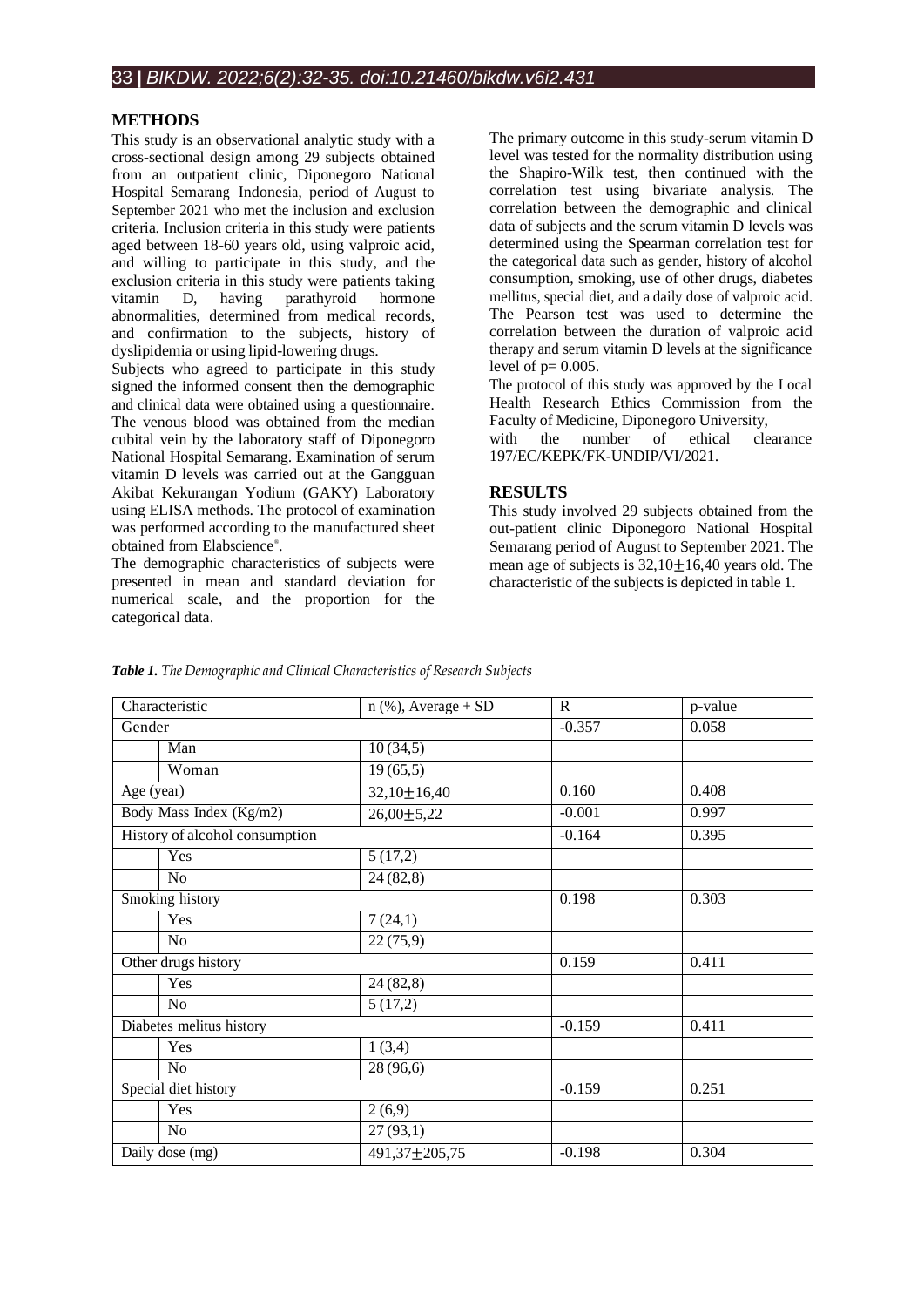# 34**|** *BIKDW. 2022;6(2):32-35. doi:10.21460/bikdw.v6i2.431*

Table 1 depicted that there were more female than male subjects with the body mass index (BMI) of the subjects categorized as overweight, as stated in the World Health Organization (WHO) classification. In addition, some subjects were detected to have a history of smoking (n=7) and using drugs other than antiepileptic drugs (AEDs). A small number of subjects were observed to have a history of diabetes mellitus and special diets.

In this study, the mean duration of valproic acid used in the research subject was  $50,58 \pm 76,51$  months with the shortest duration being 2 months and the longest duration being 384 months.

The mean serum vitamin D level in our study is 16.44 ng/mL, where this value can be interpreted as a sign of vitamin D deficiency. Where the normal value of serum vitamin D is 20 – 50 ng/mL However, the bivariate analysis revealed that there is no correlation between the duration of valproic acid use with serum vitamin D levels with a p-value  $= 0.956$ .

# **DISCUSSION**

Valproic acid is one of the drugs widely used as antiseizure drugs, maintenance of bipolar disorder, schizophrenia, personality disorders, and migraine prophylaxis. <sup>3</sup>Long-term use of the drug valproic acid can be associated with several things, such as weight gain, changes in lipid profile, and changes in vitamin D levels.<sup>14</sup>

Prawitasari et al. showed that the duration of using valproic acid negatively correlated with serum calcium levels. <sup>10</sup> The mechanism of the effect of valproic acid on serum calcium levels hypothesizes in several ways, including through a decrease in intestinal calcium absorption mediated by calcitriol.<sup>11</sup> The meta-analysis showed that valproic acid reduces vitamin D levels in children with epilepsy patients demonstrated that extended use ofvalproic acid may lead to decreased levels of vitamin  $D<sup>12</sup>$ . In addition, Abdullah et al. observed the use of the drug valproic acid can reduce vitamin D levels compared to a group of healthy children.<sup>13</sup> However, the correlation of prolonged use of valproic acid with serum vitamin D levels is unclear. This study aimed to prove the correlation of the duration of valproic acid use with serum vitamin D levels. The results of this study indicated that serum vitamin D levels in subjects were less than normal. This is similar to several works of the literature that showed that valproic acid could reduce serum vitamin D levels. Unfortunately, our study showed no significant correlation between the duration of valproic acid useand serum vitamin D levels. These results were in contrast with the hypothesis of this study and other studies, which showed that the duration of antiepileptic drug use (AEDs) was associated with theserum vitamin D level, done by Abdullah et al. There is a different study by Abdullah et al and ours. Abdullah et al. used children as subjects, but our study used adults, which might affect the results.

The metabolism of vitamin D is affected by several factors such as exposure to ultraviolet light, food intake, and might be a precursor of vitamin D such as cholesterol. Our study did not examine directly related physical activity with exposure to ultraviolet light and food intake. 14,15 In addition, some patients did not use valproic acid as monotherapy (data is not shown), which may lead to biased resultsdue to the different mechanisms of action of the anti-epileptic drugs used. Furthermore, all subjects werenot tested for cholesterol before, so the authors did not know whether the cholesterol levels of the research subjects were within normal limits or not.

# **CONCLUSION**

To sum up, our study suggests that there is a decrease in serum vitamin D levels among people with epilepsy, but the duration of therapy of valproic acid does not correlate with the serum vitamin D levels.

#### **ACKNOWLEDGMENT**

The authors would like to thank Dr. Putri Rachmawati Dewi from the Department of Pulmonology and Cardiovascular, KRMT Wongsonegoro Hospital Semarang Indonesia for editing a draft of this manuscript.

# **CONFLICT OF INTEREST AND FUNDING RESOURCES**

There is no conflict of interest

This study was supported financially from the authors

# **REFERENCES**

- 1. Fisher RS, Acevedo C, Arzimanoglou A, Bogacz A, Cross JH, Elger CE, Engel J Jr, Forsgren L, French JA, Glynn M, Hesdorffer DC, Lee BI, Mathern GW, Moshé SL, Perucca E, Scheffer IE, Tomson T, Watanabe M, Wiebe S. ILAE official report: a practical clinical definition of epilepsy. Epilepsia. 2014 Apr;55(4):475-82. doi: 10.1111/epi.12550.
- 2. Tedyanto EH, Chandra L, Adam OM. Gambaran Penggunaan Obat Anti Epilepsi ( OAE ) pada Penderita Epilepsi Berdasarkan Tipe Kejang di Poli Saraf Rumkital DR. Ramelan Surabaya. Vol. 2071, Jurnal Ilmiah Kedokteran Wijaya Kusuma. 2020;2071. 77–84. doi:10.30742/jikw.v9i1.748.
- 3. Nanau RM, Neuman MG. Adverse drug reactions induced by valproic acid. Clin Biochem.2013;46(15):1323-38.
- doi:10.1016/j.clinbiochem.2013.06.012. 4. Tantri NL, Nur FT, Salimo H. Pengaruh Pemberian Obat Antiepilepsi terhadap Kadar
- Vitamin D pada Anak Penderita Epilepsi. Sari Pediatr. 2017;19(2):97-101. 5. Pajanan Sinar Ultraviolet B Bersumber dari Sinar
- Matahari terhadap Konsentrasi Vitamin D (25(OH)D) dan Hormon Paratiroit pada Perempuan Usia Lanjut Indonesia. Kesmas Natl Public Heal J. 2008;2(4):147.
- 6. Wheeler BJ, Snoddy AME, Munns C, Simm P, Siafarikas A, Jefferies C. A Brief History of Nutritional Rickets. Front Endocrinol 2019;10:79